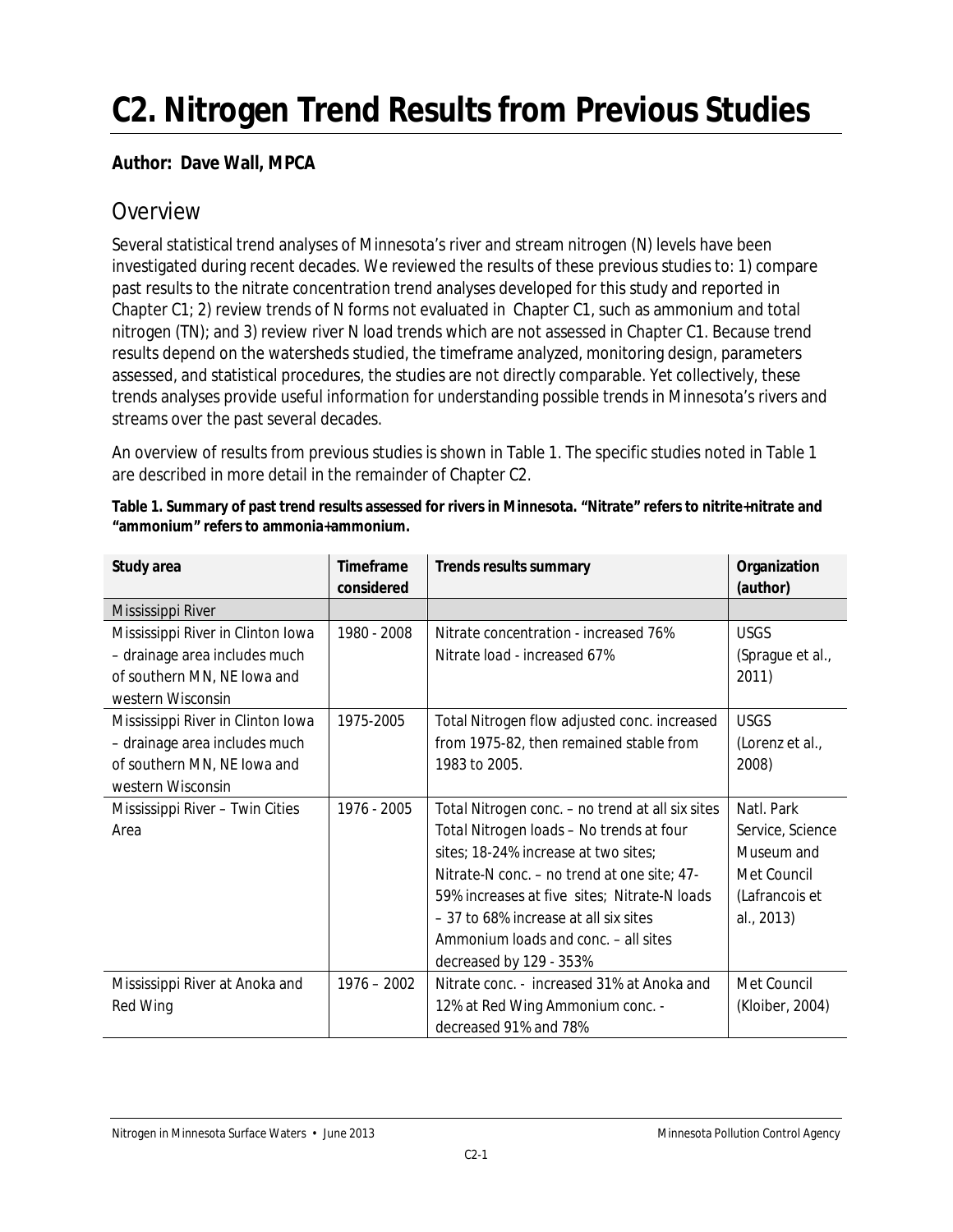| Study area                                                                                               | Timeframe<br>considered                                             | Trends results summary                                                                                                                                                                                                                            | Organization<br>(author)                                                      |
|----------------------------------------------------------------------------------------------------------|---------------------------------------------------------------------|---------------------------------------------------------------------------------------------------------------------------------------------------------------------------------------------------------------------------------------------------|-------------------------------------------------------------------------------|
| Minnesota River                                                                                          |                                                                     |                                                                                                                                                                                                                                                   |                                                                               |
| Minnesota River at Jordan                                                                                | 1976-2005                                                           | Total Nitrogen conc. - No Trend<br>Total Nitrogen load - Increased 18%<br>Nitrate conc. - No Trend<br>Nitrate load - Increased 27%<br>Ammonium conc. - Decrease 221%<br>Ammonium load - Decrease 142%                                             | Lafrancois et<br>al., 2013                                                    |
| Minnesota River at Jordan                                                                                | $1976 - 2002$                                                       | Nitrate conc. - decreased 20%<br>Ammonium conc. - decreased 72%                                                                                                                                                                                   | Met Council<br>(Kloiber, 2004)                                                |
| Minnesota River and Greater Blue<br>Earth River                                                          | Starting in<br>Late 1970's<br>to mid 1980s;<br>ending 2001-<br>2003 | Nitrate conc. - decreasing trends in the<br>Minnesota River Jordan and the Greater<br>Blue Earth River; Increasing trend in the<br>Minnesota River at Fort Snelling                                                                               | U of MN<br>(Johnson, 2006)                                                    |
| Minnesota River Basin - multiple<br>locations                                                            | 1999 - 2008<br>(some<br>exceptions)                                 | Nitrate conc. - Western end of basin<br>(upper parts of basin) had mostly stable<br>and increasing trends;<br>Eastern end of basin (lower parts of basin)<br>had mostly stable and mixed trends, with<br>several sites showing decreasing trends. | Minnesota<br>State Univ. at<br>Mankato<br>(Sanjel et al.,<br>2009)            |
| St. Croix River                                                                                          |                                                                     |                                                                                                                                                                                                                                                   |                                                                               |
| St. Croix River at Stillwater                                                                            | $1976 - 2002$                                                       | Nitrate conc. - Increased 17%<br>Ammonium conc. - Decreased 81%                                                                                                                                                                                   | Met Council<br>(Kloiber, 2004)                                                |
| Red River of the North                                                                                   |                                                                     |                                                                                                                                                                                                                                                   |                                                                               |
| Red River at Emerson (near<br>Canadian border) and Halstad,<br><b>MN</b><br>Red River at Canadian Border | 1975 - 2001<br>1978 - 1999                                          | Nitrate conc. increased (23-27%) from<br>1982 to 1992 at both sites, and had no<br>trend before 1982 and after 1992.<br>Total nitrogen conc. - increased 29%                                                                                      | <b>USGS</b><br>(Vecchia, 2005)<br>Manitoba WQ<br>Mgmt (Jones et<br>al., 2001) |
| Southeastern Minnesota                                                                                   |                                                                     |                                                                                                                                                                                                                                                   |                                                                               |
| 25 rivers in SE Minnesota                                                                                | 1984 - 1993                                                         | Nitrate conc. - stable, except for slight<br>increase in St. Croix River at Prescott<br>Ammonium conc. - decreased at 24/25<br>sites                                                                                                              | <b>USGS</b><br>(Kroening &<br>Andrews, 1997)                                  |
| Southeastern Minnesota Springs                                                                           | Early 1990's<br>to 2010-11                                          | Nitrate conc. - increased at two springs by<br>15% and 100%.                                                                                                                                                                                      | <b>MPCA</b><br>(Streitz, 2012)                                                |
| Mississippi River Winona<br>Watershed                                                                    | Varied 16 to<br>35 yrs ending<br>2008-11                            | Nitrate conc. - All six sites had increasing<br>trend                                                                                                                                                                                             | Olmsted Co.<br>Env. Res., 2012<br>(Crawford et al)                            |
| Twin Cities area streams                                                                                 | Mostly 1999<br>to 2010;<br>some sites<br>1990-2010                  | Nitrate conc. - varied trends, with 6 sites<br>decreasing, 3 sites increasing and 9 sites<br>having no trend or mixed trends.                                                                                                                     | Met Council<br>(Jensen, 2013)                                                 |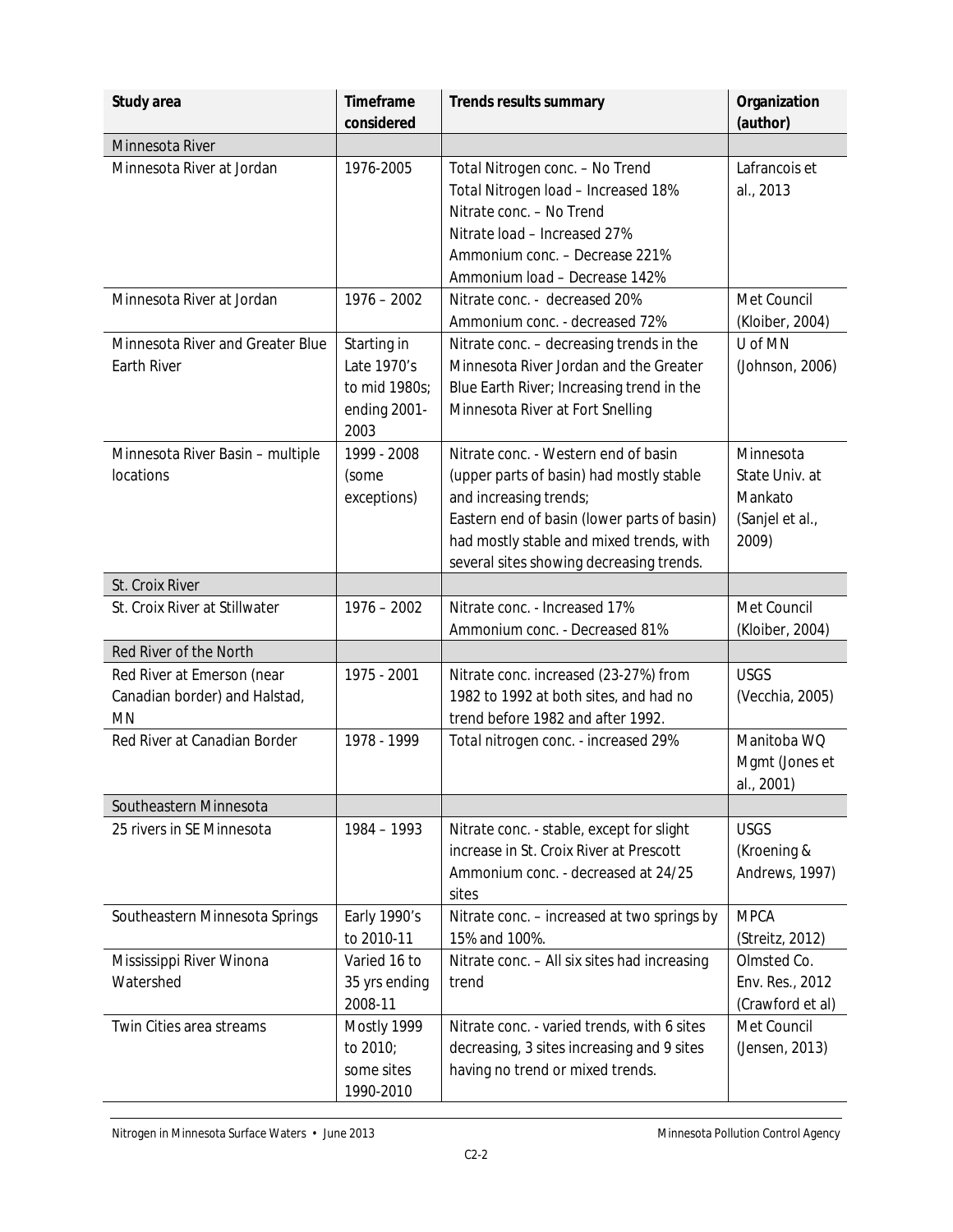# Mississippi River south of the Minnesota border

The U.S. Geological Survey (USGS) has been measuring flow and nutrient concentrations in the Mississippi River at Clinton Iowa since the mid-1970s. The contributing watersheds for this site include basins primarily in Minnesota, Wisconsin, and northeastern Iowa (Figure 1). Trend results were reported in two recent USGS reports.

Using the QWTREND model, Lorenz et al. (2009) found TN flow-adjusted concentrations to increase between 1975 and 1982 from 1.60 to 2.38 mg/l. Between 1983 and 2005, the concentrations remained largely stable, decreasing slightly from 2.38 to 2.30 mg/l (Figure 2). Total nitrogen *loads* also increased in the 1975 to 1982 time period, and then generally remained stable between 1983 and 2004.



**Figure 1. Location of the Clinton, Iowa USGS monitoring site and the contributing drainage area (from USGS).** 



**Figure 2. Flow adjusted TN concentration at the Mississippi River from 1975 to 2005. (from Lorenz et al., 2009).**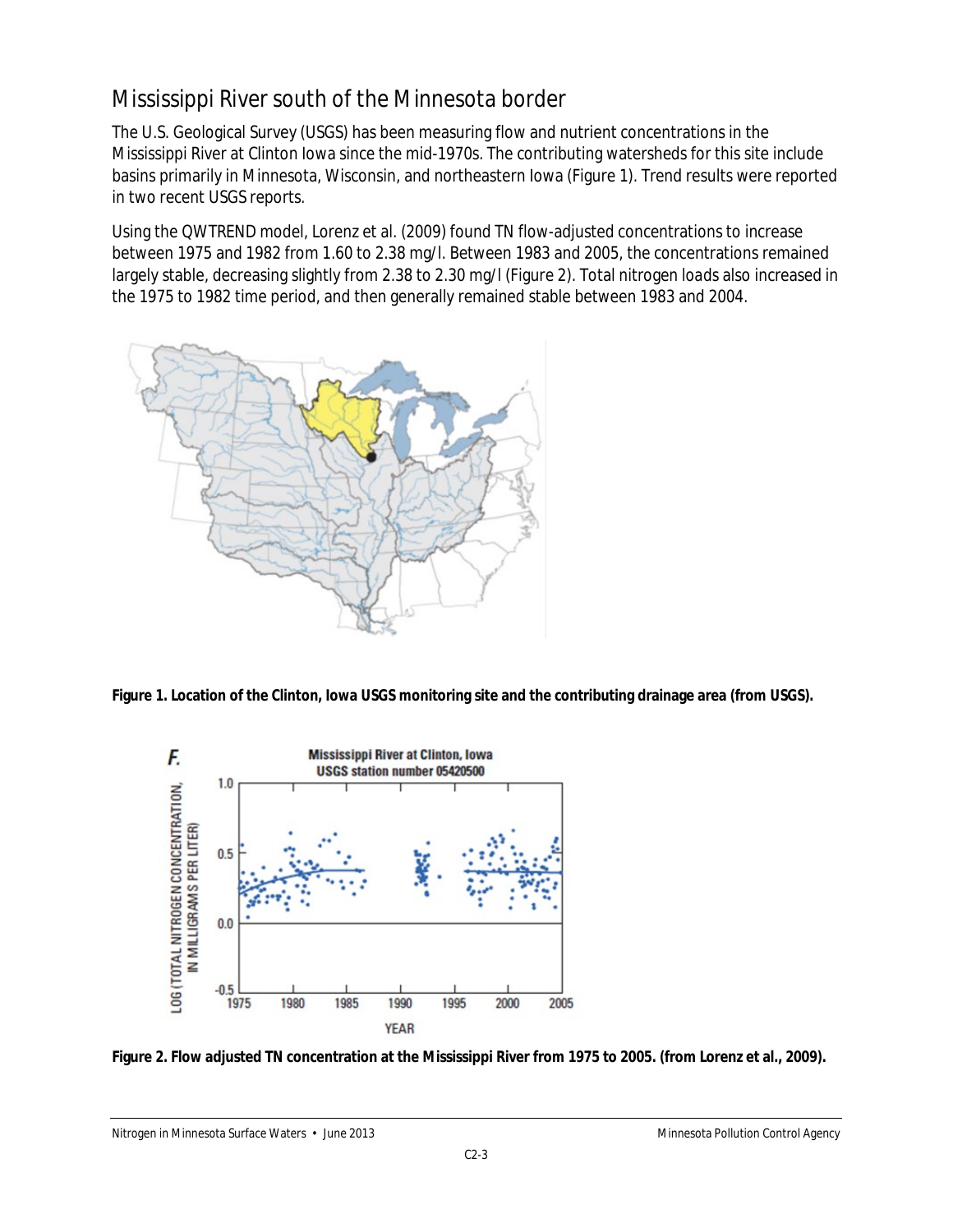Sprague et al. used the WRTDS model to evaluate nitrite+nitrate (nitrate) concentration changes at the Mississippi River Clinton, Iowa site (Sprague et al., 2011). The period of trends analysis began in 1980 and ended in 2008. Concentrations were normalized to remove variation due to random streamflow differences from one period of time to another. Results showed a nitrate increase, with the annual flownormalized mean concentration increasing from 1.13 mg/l in 1980 to 1.99 mg/l in 2008. The increases were found at all categories of streamflow, but were largest during high and moderate streamflows at this monitoring location. Annual flow-normalized nitrate loads increased 67% during this same time period. The year-to-year load increases were found to be generally consistent, whether evaluated just for the spring months or for the entire year. One of the reasons for the difference in findings between the Lorenz et al. (2009) study and the Sprague et al. (2011) study was the assessed timeframe. Nitrate levels spiked in 2008, a year that was included in the Sprague study, but was after the Lorenz analysis period. Different statistical methods and different parameters (TN vs. nitrate) may also explain the differences in findings. Both studies showed fairly level concentrations between 1983 and 2005.

## Minnesota, Mississippi, and St. Croix Rivers near the Twin Cities

#### **Nitrogen concentration trends 1976-2005**

Using data collected every other week from 1976 to 2002, the Metropolitan Council (Kloiber, 2004) assessed temporal trends at four large river monitoring sites, including the: 1) Minnesota River at Jordan; 2) St. Croix River at Stillwater; 3) Mississippi River at Anoka; and 4) Mississippi River at Red Wing (Figure 3). Using a flow-adjusted Seasonal Kendall Trend test, Kloiber found that ammonium concentrations decreased between 72 and 91% during the 1976 to 2002 timeframe at the four monitoring points. This decrease was thought to be due to improvements in point source controls which occurred during this same period. Total Kjeldahl nitrogen (TKN) decreased between 20 and 34% at the three monitored sites. Nitrate was found to have increased in the St. Croix River (+17%) and Mississippi River Anoka (+31%). Nitrate concentrations at the Minnesota River monitoring site near Jordan decreased by 20% (Table 2).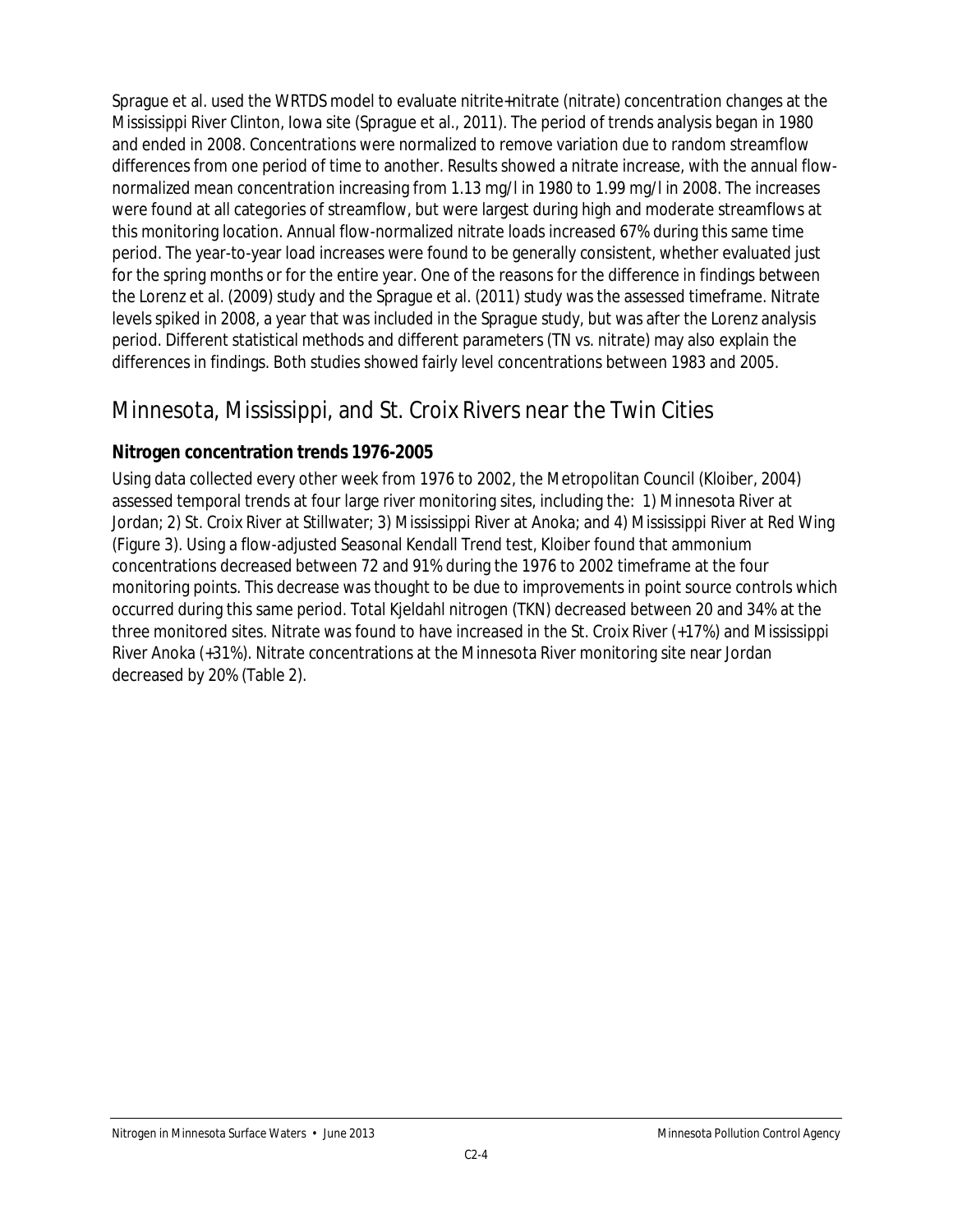

**Figure 3. Location of Metropolitan Council major river load monitoring stations (from Met Council)**

**Table 2. Nitrogen parameter concentration medians, means and trends as determined by Metropolitan Council at their major river monitoring sites between 1976 and 2002. From Kloiber 2004.** 

|                                                          | Median<br>nitrate-<br>$N$ mg/l | Mean<br>nitrate-<br>$N$ mg/l | Trend<br>nitrate-N     | Median<br>NH4-N<br>mq/l | Mean<br>NH4-N<br>mg/l | Trend<br>NH4-N  | Median<br><b>TKN</b><br>mq/l | Mean<br><b>TKN</b><br>mg/l | Trend<br><b>TKN</b> |
|----------------------------------------------------------|--------------------------------|------------------------------|------------------------|-------------------------|-----------------------|-----------------|------------------------------|----------------------------|---------------------|
| <b>MN River</b><br>at Jordan                             | 4.4                            | 4.9                          | Decrease<br><b>20%</b> | 0.05                    | 0.12                  | Decrease<br>72% | 1.4                          | 1.4                        | Decrease<br>20%     |
| St. Croix<br>River at<br><b>Stillwater</b>               | 0.3                            | 0.4                          | Increase<br>17%        | 0.05                    | 0.08                  | Decrease<br>81% | 0.6                          | 0.6                        | Decrease<br>33%     |
| <b>Mississippi</b><br>River at<br>Anoka                  | 0.6                            | 0.8                          | Increase<br>31%        | 0.05                    | 0.11                  | Decrease<br>78% | 0.9                          | 0.9                        | <b>NM</b>           |
| <b>Mississippi</b><br><b>River</b> at<br><b>Red Wing</b> | 2.2                            | 1.4                          | Increase<br>12%        | 0.13                    | 0.26                  | Decrease<br>91% | 1.2                          | 1.1                        | Decrease<br>34%     |

Nitrogen in Minnesota Surface Waters • June 2013 Minnesota Pollution Control Agency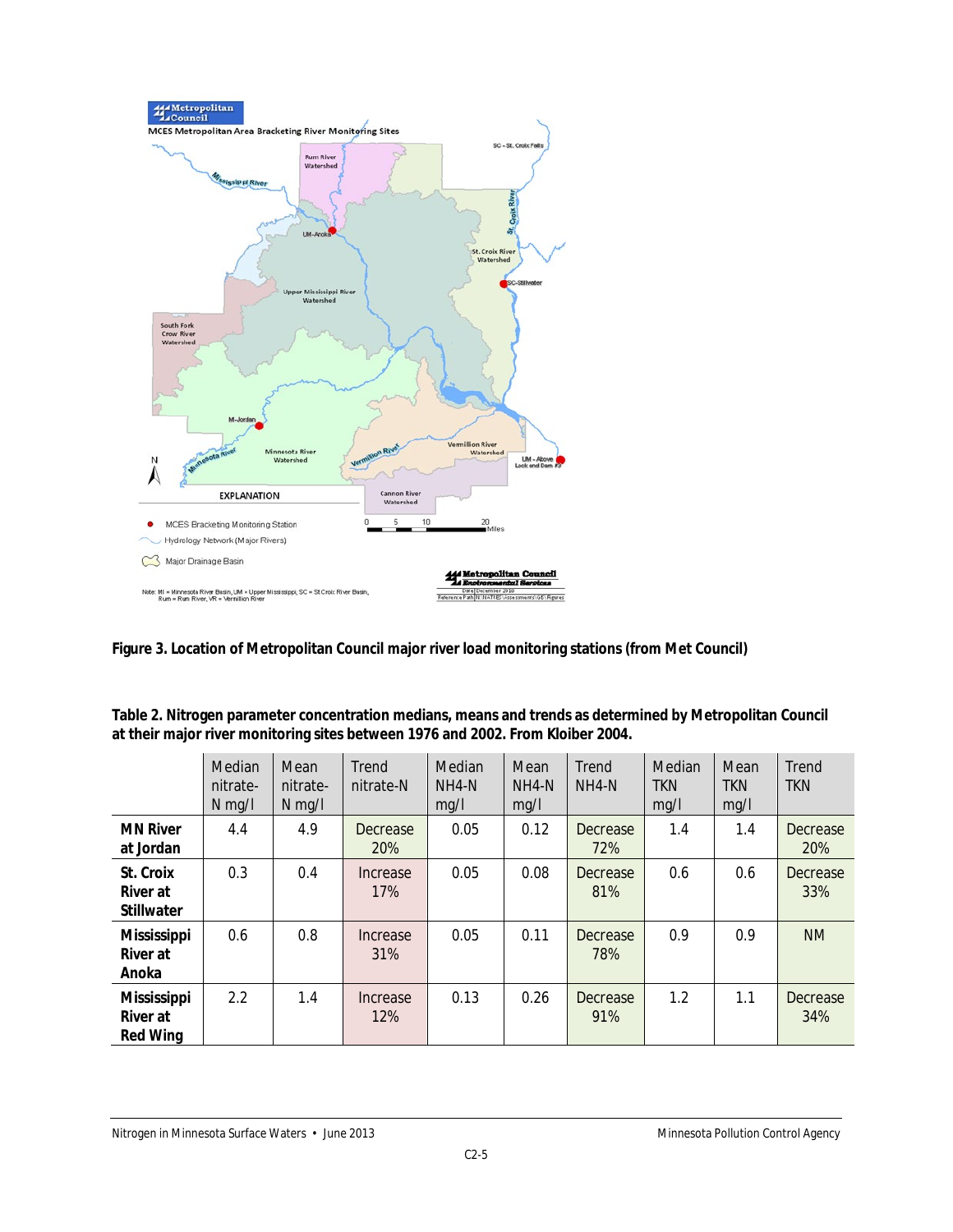#### **Loads and concentration trends 1976-2005**

The National Park Service, working together with the Science Museum of Minnesota and Metropolitan Council Environmental Services, recently assessed flow-adjusted load and concentration trends at six Mississippi River locations between Anoka and Hastings, along with the Minnesota River near Fort Snelling. Using the Seasonal Kendall Trend test and Sen's slope estimator, long-term trends were determined for three N parameters analyzed at least twice monthly throughout each year of the 1976 to 2005 timeframe (Lafrancois et al., 2013). Percent changes over the 1976-2005 period are shown in Table 3.

| <b>Sites</b>          | TN conc. | <b>TN load</b> | $NO2+NO3-N$ | $NO2+NO3-N$ | $NH3+NH4-N$ | $NH3+NH4-N$ |
|-----------------------|----------|----------------|-------------|-------------|-------------|-------------|
|                       |          |                | conc.       | load        | conc.       | load        |
|                       |          |                |             |             |             |             |
| Miss R. UM872         | n.s.     | $+22%$         | $+49%$      | $+62%$      | $-214%$     | $-129%$     |
| (Anoka)               |          |                |             |             |             |             |
| <b>Miss R. UM 848</b> | n.s.     | $+24%$         | $+58%$      | $+68%$      | $-234%$     | $-133%$     |
| (Mpls)                |          |                |             |             |             |             |
| Miss R. UM839         | n.s.     | n.s.           | n.s.        | $+37%$      | $-230%$     | $-182%$     |
| (St. Paul)            |          |                |             |             |             |             |
| Miss R. UM831         | n.s.     | n.s.           | $+59%$      | $+53%$      | $-303%$     | $-238%$     |
| (S. St. Paul)         |          |                |             |             |             |             |
| Miss R. UM827         | n.s.     | n.s.           | $+53%$      | $+55%$      | $-284%$     | $-251%$     |
| (Inver Grove          |          |                |             |             |             |             |
| Heights)              |          |                |             |             |             |             |
| Miss R. UM816         | n.s.     | n.s.           | $+47%$      | $+51%$      | $-353%$     | $-271%$     |
| (Hastings)            |          |                |             |             |             |             |
| Minn. R.              | n.s.     | $+18%$         | n.s.        | $+27%$      | $-221%$     | $-142%$     |
| MI4                   |          |                |             |             |             |             |
| (Fort Snelling)       |          |                |             |             |             |             |

**Table 3. Percent increases (+) or decreases (-) in three N parameters measured at least twice monthly between 1976 and 2005. Red indicates increasing trends; blue indicates decreasing trends and white "n.s." boxes indicate no statistically significant trend. From Lafrancois et al. (2013).**

In summary, this study showed that ammonium concentrations decreased dramatically between 1976 and 2005, while nitrate concentrations increased at most Mississippi River sites. Total nitrogen concentrations did not have a statistically significant trend at any of the sites. Total nitrogen loads increased slightly (18-24%) in the north Metro part of the Mississippi River and Minnesota River Fort Snelling, and were not significant at the four Mississippi River sites downstream of Minneapolis. Nitrate loads increased by 27 to 68% at all sites.

# Minnesota River Basin

#### **Multiple sites 1998 - 2008**

Nitrate concentration trends over a 10-year period (1999-2008) were evaluated in the Minnesota River Basin by Sanjel et al. (2009). For this relatively short period of time, the Seasonal Kendall test method generally showed that watersheds in the western part of the basin had either no statistically significant trend (seven sites) or an increasing trend (four sites). Watersheds in the eastern (lower) part of the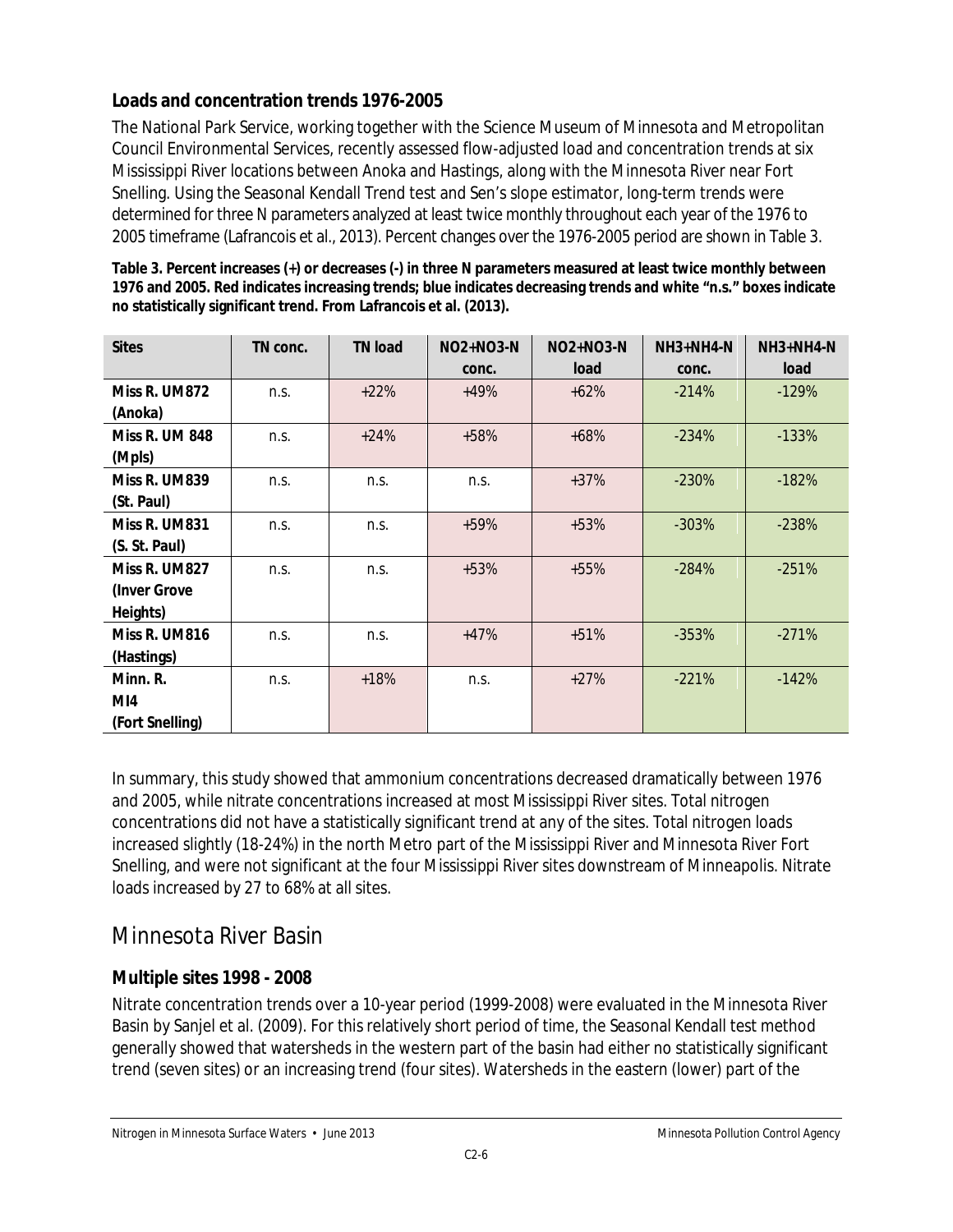basin had sufficient data to use the more robust QWTREND model. All three tributaries in the southeast part of the Basin had decreasing trends, and the Minnesota River had a decreasing trend at Judson and no statistically significant trend at St. Peter.

Of the nine sites evaluated in the Cottonwood River and eastward, the results were mixed. With the Seasonal Kendall test, six sites showed no trend, one site showed a decreasing trend (Little Cobb River), and two sites showed increasing trends (Cottonwood River and Minnesota River at Judson). The two most downstream sites (Minnesota River at St. Peter and at Jordan) showed no statistically significant trend.

#### **Fort Snelling, Jordan, and Greater Blue Earth - various timeframes between 1976 and 2003**

Nitrate-N flow-adjusted concentration trends were evaluated by Johnson (2006) for two Minnesota River sampling locations (Fort Snelling and Jordan) and the Greater Blue Earth River, which is the largest tributary to the Minnesota River. The trend results, which extended for at least 10 years and ended between 2001 and 2003, are shown in Table 4. Both the Minnesota River Jordan and Greater Blue Earth River had decreasing trends during this timeframe. However, the Minnesota River Fort Snelling site showed an increasing trend between 1976 and 2003 with the QWTREND method. A direct comparison over this same timeframe using the Seasonal Kendall method at Fort Snelling was not performed, yet the Seasonal Kendall test showed a 63% increase in the relatively short interval from 1995 to 2003.

|                                  | Nitrate-N mg/l | Nitrate-N mg/l   |
|----------------------------------|----------------|------------------|
|                                  | <b>QWTREND</b> | Seasonal Kendall |
| <b>MN River at Jordan</b>        |                |                  |
| 1979-2003                        | $-10%$         | $-28%$           |
| <b>MN River at Fort Snelling</b> |                |                  |
| 1976-2003                        | $+89%$         |                  |
| <b>Greater Blue Earth River</b>  |                |                  |
| 1986-2001                        | $-17%$         |                  |
| 1990-2001                        |                | $-40%$           |

**Table 4. Flow-adjusted nitrate concentration trends during varying time periods and statistical methods (from Johnson, 2006).** 

## Southeastern Minnesota

#### **Twenty-five sites in the southern half of the Mississippi River Basin, and the Cannon, Vermillion, and St. Croix River watersheds 1984 - 1993**

Using data collected between 1984 and 1993, the USGS conducted an in-depth study of stream nutrients in large parts of Minnesota, including the southern half of the Mississippi River Basin, the Cannon and Vermillion River watersheds, and the St. Croix River Basin in Minnesota and Wisconsin (Kroening and Andrews, 1997).

Seasonal Kendall tests were conducted to determine temporal trends for water years 1984 to 1993. Most stream sites outside of the Twin Cities Metropolitan Area showed no increases in nitrate or TN during the 10-year period. The only site showing a slight increase in nitrate concentrations was the St. Croix River near Prescott, Wisconsin. In the Metro Area, nitrate increased, which was thought to be due to the modified wastewater treatment systems, converting ammonium into nitrate. Many upgrades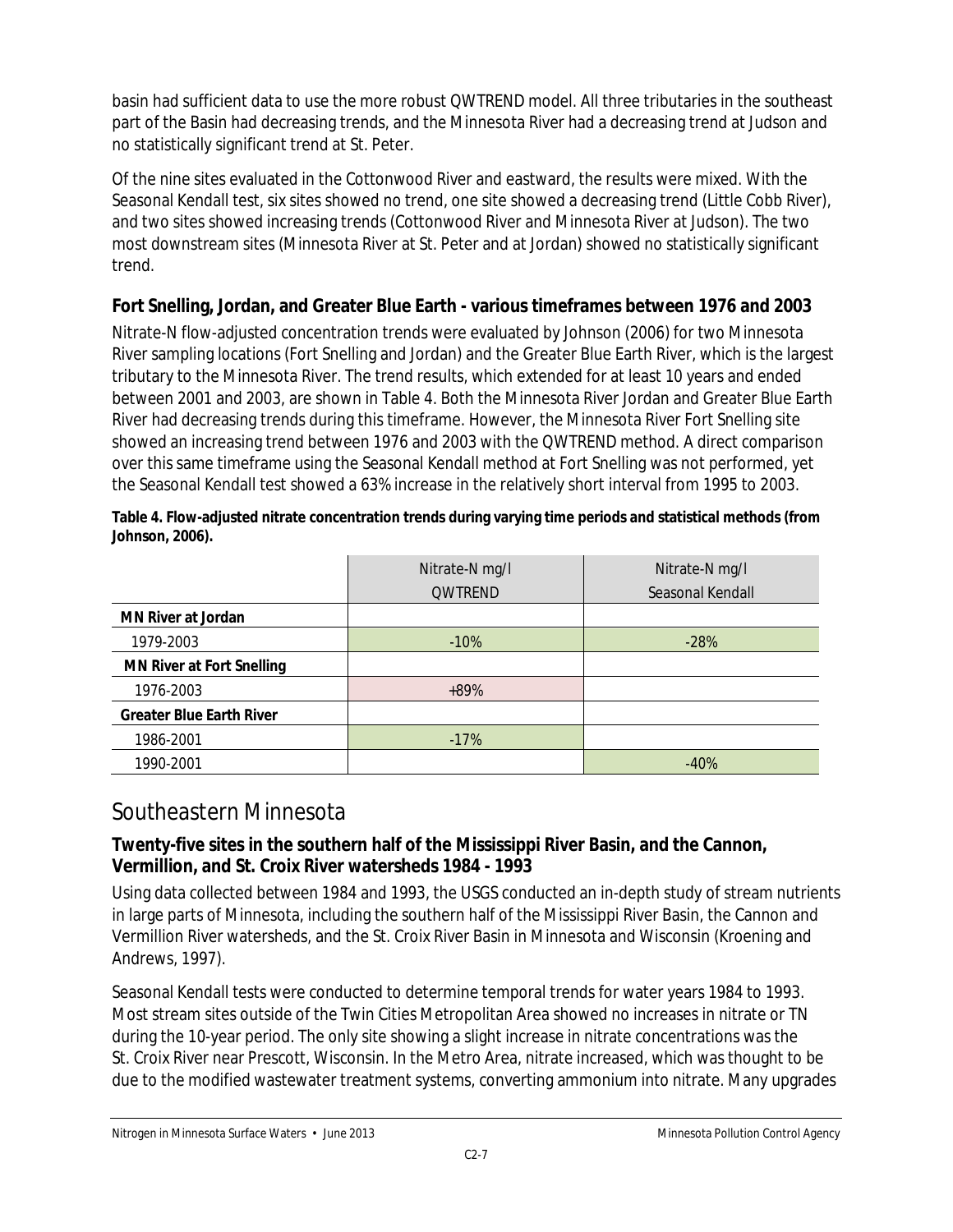to municipal wastewater treatment facilities were made during the 10-year analysis period (131 upgrades out of 292 municipal systems). Additionally, most of the combined sanitary and storm sewers in Minneapolis and St. Paul were separated. Correspondingly, ammonium concentrations decreased at 24 of 25 stream sites, based on available data from water years 1984 to 1993.

#### **Southeastern Minnesota springs**

Nitrate trends assessed in two springs feeding fish hatcheries in southeastern Minnesota's Root River watershed both showed statistically significant (p=0.001) increasing trends over the past two decades (Streitz, 2012). The springs were monitored approximately monthly at Peterson and every other month at Lanesboro by the Minnesota Department of Natural Resources (DNR). Average annual nitrate-N concentrations in the Lanesboro spring increased from about 5.2 mg/l to 6 mg/l between 1991 and 2010 (Figure 4). Nitrate increased by a larger amount in the spring at the Peterson, Minnesota, fish hatchery, with average annual concentrations rising from less than 2 mg/l in 1989 to 4 mg/l in 2011 (Figure 5).



**Figure 4. Lanesboro spring (DNR Fish Hatchery) average annual nitrite+nitrate-N concentrations from 1991 to 2010 (Streitz, 2012)**



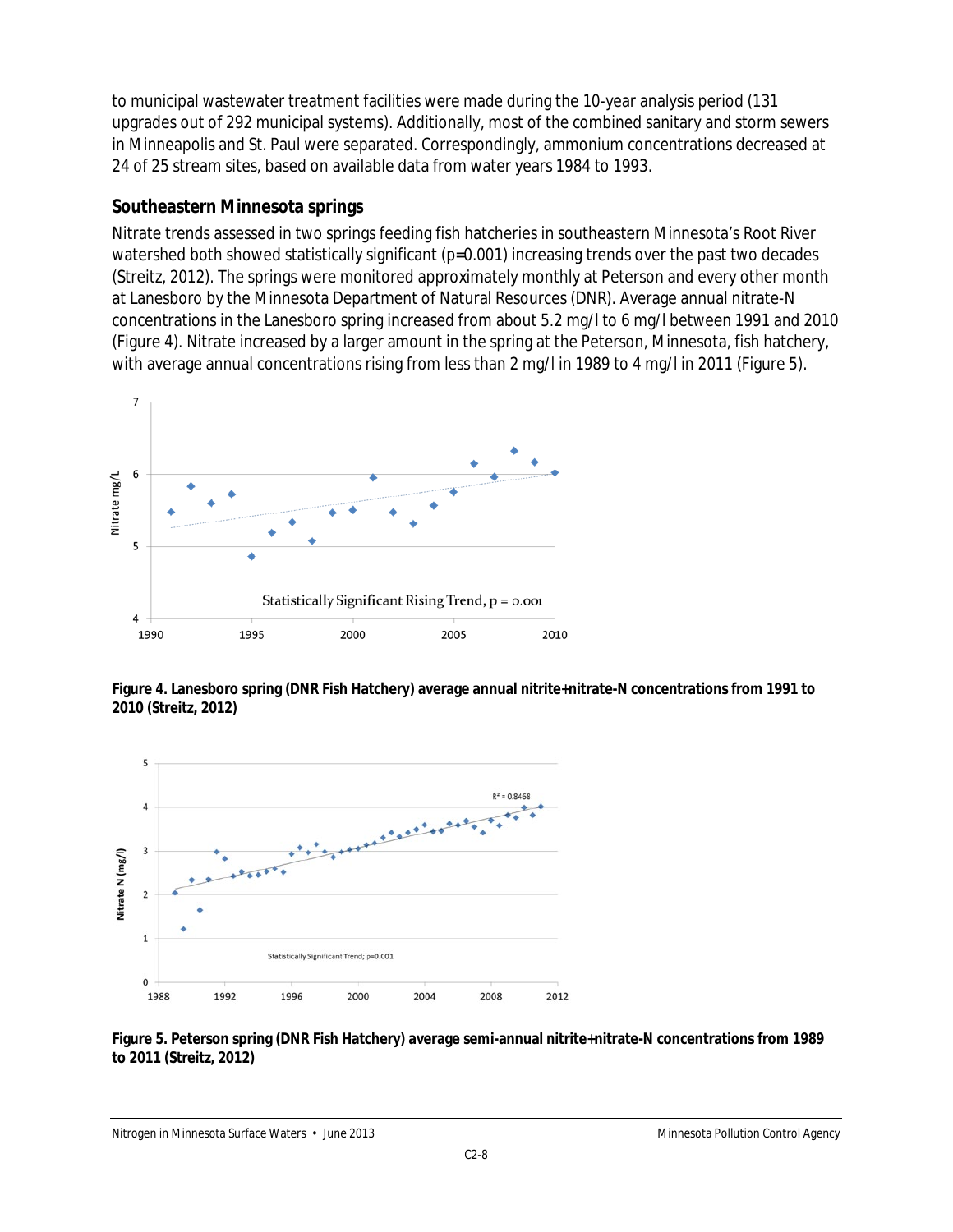#### **Mississippi River – Winona Watershed**

Nitrate concentration trends were assessed by Olmsted County Environmental Resources (2012) at six sites for periods of analysis ranging from 16 to 35 years at five sites on various branches of the Whitewater River and one site on Garvin Brook. Nitrate concentrations were not adjusted for flow; however, little relationship was found between flow and nitrate concentrations at these highly groundwater influenced streams. All six sites showed an increasing trend. The South Fork Whitewater Watershed near Utica increased from 4.2 to 11 mg/l between 1974 and 2011. The North Fork Whitewater River near Elba increased from <1 mg/l in 1967 to 6 mg/l in 2010.

#### **Twin Cities area stream trends**

The Metropolitan Council has been regularly sampling 18 stream and river sites in and around the Twin Cities Metro Area. The starting year for sampling varied between sites, ranging from 1989 to 1999. Nitrate concentration trends analyses were conducted by the Metropolitan Council from the starting year through 2010 using QWTREND (Jensen, 2013). The results provided to the MPCA showed no consistent patterns in trends. More streams showed decreases as compared to increasing trends (6 vs. 3). Four streams had no trends, and five streams had trends that were significantly increasing during certain time periods and significantly decreasing during other periods.

## Summary

Nitrogen trends have varied across the state, depending on the N parameter, the location, and timeframe assessed. Ammonia+ammonium-N concentrations have consistently decreased between the mid-1970s and early 2000s, and also decreased during the shorter interval between 1984 and 1993. Improvements to both municipal wastewater treatment plants and feedlots occurred during this same time period.

Total nitrogen *concentrations* have shown few significant trends from the mid-1970s through 2005, although one study showed a few decreasing trends between 1976 and 2002. However, TN *load* trends have shown increases at some sites, with non-significant trends at other sites.

Nitrite concentrations and loads were generally increasing in the Mississippi River from the time beginning around 1976-1980 and ending 2002-2008. The St. Croix River also showed some evidence of nitrate increases. The Minnesota River showed either decreasing or non-significant nitrate concentration trends during these years at most sites, with a possible increase at Fort Snelling, as shown in one study. Nitrate *loads* in the Minnesota River at Jordan showed a slight increasing trend from 1976-2005, at the same time that nitrate concentration trends were stable or decreasing.

In the Red River, nitrate concentrations increased between 1982 and 1992, and then remained stable for the subsequent decade.

Other various rivers and stream sites sampled for nitrate showed some sites with increasing concentration trends, but several others with stable, decreasing, or mixed trends.